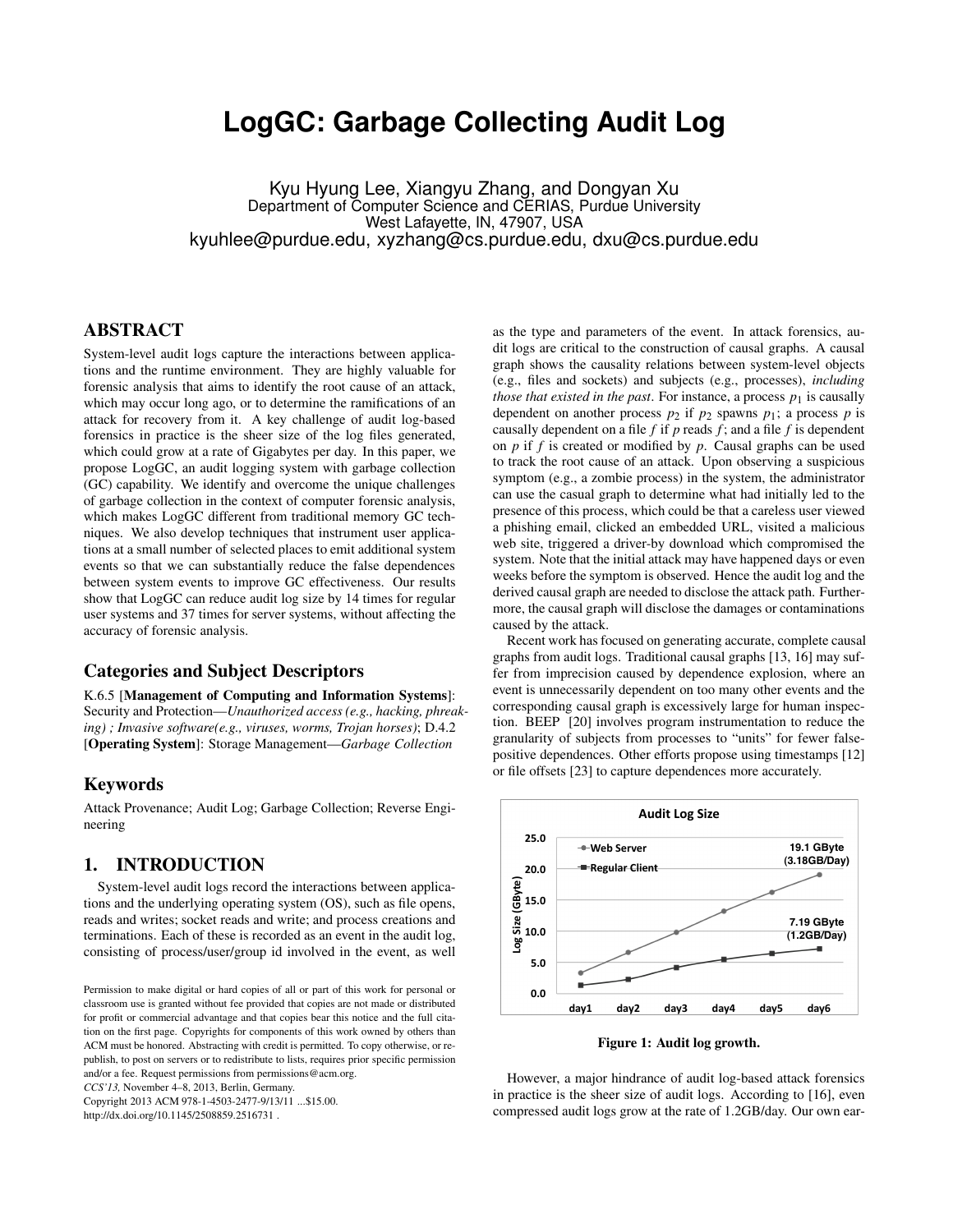lier work [20] shows an audit log growth rate of 800MB/day. Fig. 1 shows how audit log size grows over time in moderately loaded server and client machines, respectively in our experiments. We can see that the audit logs grow at an average rate of 3.18GB/day (server) and 1.2GB/day (client), incurring excessive space and processing overhead. Unfortunately, the reduction of audit log volume has not received sufficient research attention.

To fundamentally reduce audit log volume, we make a key observation: Many event entries in an audit log can be removed without affecting future forensic analysis. Such entries are about operations on system objects (e.g., files, sockets) that *neither influence nor are influenced by other processes or system objects*. We call such objects *unreachable objects*. We monitored a lab machine for a period of six days and observed that each day more than 94% of the objects accessed were destroyed (or terminated) and over 80% of those destroyed objects had very short lifetime, usually exclusively within a single process. These objects are likely to be unreachable, which suggests room for log reduction.

The log reduction problem we address shares some conceptual similarity to garbage collection (GC) in heap memory management. We hence call our solution LogGC . However, the two problems are technically different as memory GC is an instantaneous problem, namely, it focuses on removing unreachable heap memory objects in a *snapshot* of the memory. In contrast, we are trying to remove redundancy in audit logs that record *history* over a long period of time. We also face challenges that are caused by the unique requirements of forensic analysis and the coarse object granularity in audit logging.

The main contributions of LogGC are the following.

- We develop a basic GC algorithm that works directly on audit logs, each of which is a flat sequence of events. The algorithm can be invoked at any moment during system execution, taking the current audit log and generating a new and reduced audit log (Section 2).
- An important requirement in forensic analysis is to understand attack ramifications, which entails supporting *forward* causal analysis. The basic GC algorithm, which is an adaptation of a classic reachability-based memory GC algorithm, is incapable of supporting forward analysis. We hence propose a new extension to the algorithm (Section 3).
- To improve GC effectiveness, we leverage our previous technique BEEP [20] to partition a process to multiple *execution units*. We also propose a new technique to partition a data file into *logical data units*, by instrumenting user applications at a small set of code locations to emit additional system events. As such, better precision can be achieved and many more unreachable events can be exposed and garbage-collected (Section 4).
- We propose to leverage applications' own log files to further remove event entries in audit logs (Section 5).
- We conduct extensive evaluation of LogGC on a pool of realworld applications. Our results show that LogGC can garbagecollect 92.89% of the original audit logs for client systems and 97.35% for server systems. Furthermore, through a number of case studies, we show that the reduced logs are equally effective in forensic analysis.

Assumptions and Limitations of LogGC First, we trust the OS as LogGC collects, stores, and reduces audit logs at the kernel level. Hence, a kernel-level attack could disable LogGC and tamper with the audit log. However, LogGC can be implemented at the hypervisor level to mitigate such risks.

Second, we assume that, when LogGC initially starts, all user programs and files in the system are "clean". Attacks against these programs and files will hence be logged by LogGC . If LogGC begins with a compromised program, the program could disrupt LogGC by generating bogus system-level events. Note that while a program that gets compromised when LogGC is active may perform the same attack, the attack will be captured by LogGC . Our first two assumptions are standard for many existing system-level auditing techniques [12, 15, 16, 17, 20, 23].

Third, LogGC instruments user programs to partition executions and data files. While applicable to most application *binaries*, for some applications (e.g.,  $mysq1$ ), our current file partitioning technique requires the user to inspect the application's *source code* using a profiler and select the instrumentation points from a small number of options provided by the profiler. The manual efforts are minor – only 15 statements were selected and instrumented for mysql. More importantly, this is a one-time effort. The user also needs to provide a small set of training inputs for LogGC to determine the instrumentation points. However, the instrumentation points are not sensitive to the inputs.

Finally, while LogGC can preprocess a large pool of commonly used applications, users may install new applications. If a user installs a new long running application (e.g. servers or UI programs), he/she may need to instrument the application for identification of execution units. If the user installs an application that induces a large number of dependences through files (i.e., by writing to a file and reading it later), such as a database application, he/she may also need to instrument the application for partitioning a file into data units. In the worst case where a newly installed application is not instrumented, LogGC can still garbage collect logs from the existing applications without affecting the un-reduced log entries generated from the new application.

#### 2. BASIC DESIGN

Redundancy abounds in audit logs. Many applications create and operate on temporary files during execution. Such files are destroyed after the applications terminate. As a result, no future system behavior will be affected by these files. Keeping their provenance is hence unnecessary. An application may only read files or receive information from remote hosts, and send the contents to display without saving them. After the application terminates, its provenance is of no interest for future forensic analysis.

In this section, we present a basic algorithm that garbage-collects redundant entries in an audit log. It is analogous to garbage collection in memory management. We define *root objects* as the live processes and files at the time LogGC is invoked. We then traverse backward in the audit log. If any root object is directly or transitively dependent on a logged event, the event is marked reachable. In the end, all unreachable log entries are removed from the audit log. Different from classic GC, our algorithm will operate on the log file, which is a linear sequence of events, instead of a reference graph of memory cells. Moreover, the dependences between event entries are often not explicit. For example, assume a process receives a packet and saves it to a file. This leads to two event entries, one is a socket read and the other is a file write. It is not easy to infer the dependence between the two events from the audit log. A conservative approximation made by many existing audit logging techniques (also called provenance tracing) [12, 15, 16, 17, 20, 23] is to assume that an event is dependent on all the preceding input events for the same process.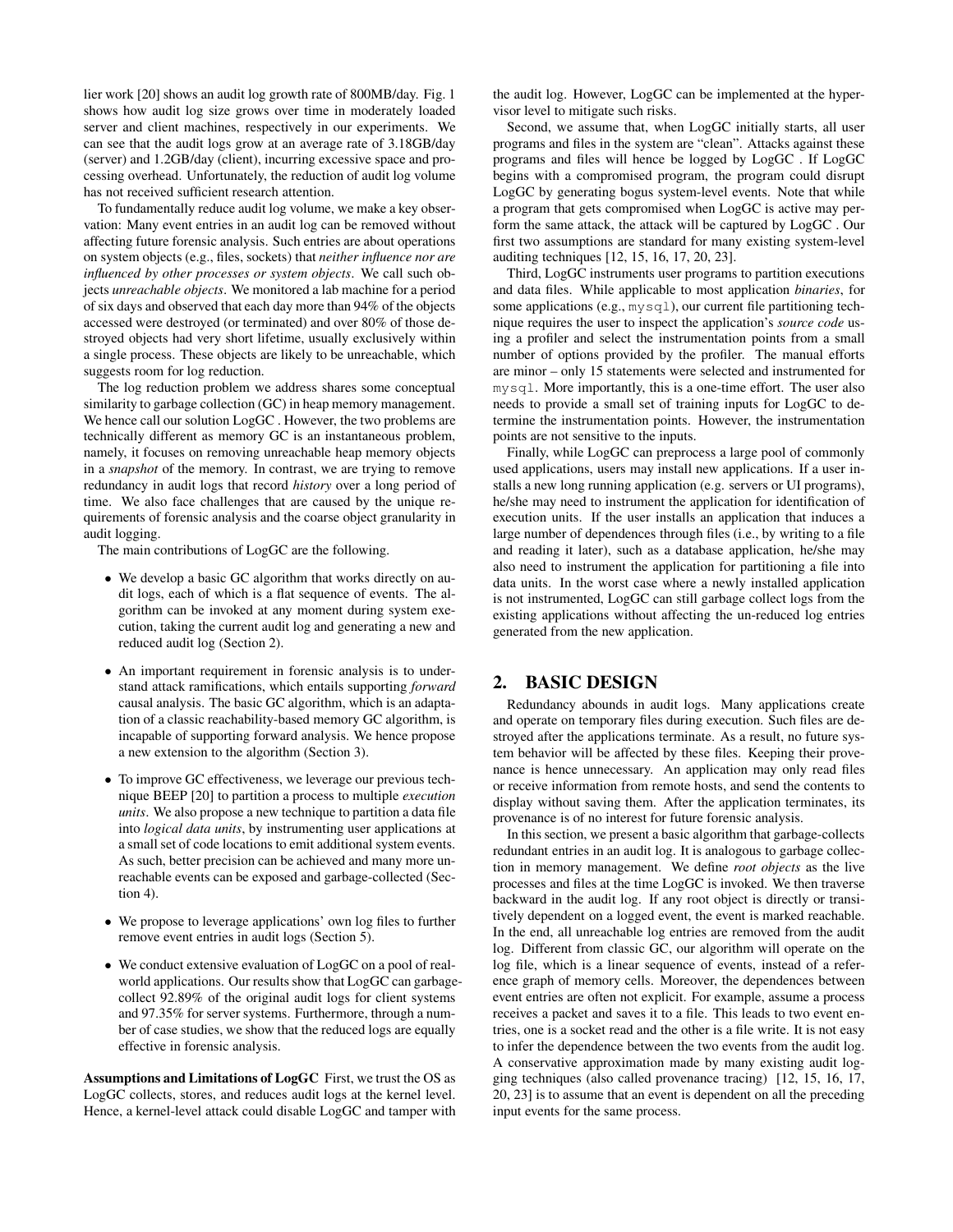| Event type    | Events                                                                                              |
|---------------|-----------------------------------------------------------------------------------------------------|
| Input         | file read; socket read                                                                              |
| Output        | file write (excluding stdout); socket write; process<br>spawn; chmod; chown; link; truncate; create |
| Dead-end<br>. | write to st dout; file deletion <sup>*</sup> ; process kill <sup>*</sup>                            |

<sup>∗</sup> denotes destruction events.

Table 1: Classification of event types

Before explaining the algorithm, we first classify logged events into three categories (Table 1) as the algorithm will behave differently based on type of events.

- An *input* event is one that receives data from input devices.
- An *output* event is one that creates influence on some other system object and such influence will persist beyond the completion of this event.
- A *dead-end* event is one that has effect only on objects directly involved in the event and the effect will *not* create dependences in subsequent execution of the system. For example, writes to stdout will not influence any system object.

| Algorithm 1 Basic Audit Log Garbage Collection Algorithm |  |  |  |
|----------------------------------------------------------|--|--|--|
|                                                          |  |  |  |

|                               | $\mathbf{r}$                                                                                                           |
|-------------------------------|------------------------------------------------------------------------------------------------------------------------|
| Input:                        | $L$ - the audit log<br>$P$ - the current live processes.<br>$F$ - the current live files.                              |
| Output:                       | $L'$ - the new audit log.                                                                                              |
| Definition                    | <i>ReachableProc</i> - the set of reachable processes.<br><i>ReachableObj</i> - reachable system objects (e.g. files). |
| 1: $L' \leftarrow \text{nil}$ |                                                                                                                        |
|                               | 2: ReachableProc $\leftarrow$ P                                                                                        |
|                               | 3: ReachableObj $\leftarrow$ F                                                                                         |
|                               | 4: for each event $e \in L$ in reverse order <b>do</b>                                                                 |
| 5:                            | if e is an output event involving an object in ReachableObj then                                                       |
| 6:                            | $L' \leftarrow e \cdot L'$                                                                                             |
| 7:                            | <i>ReachableProc</i> $\leftarrow$ <i>ReachableProc</i> $\cup$ the process of <i>e</i>                                  |
| 8:                            | <b>else if</b> $e$ is an input event involving a process in ReachableProc <b>then</b>                                  |
| 9:                            | $L' \leftarrow e \cdot L'$                                                                                             |
| 10:                           | <i>ReachableObj</i> $\leftarrow$ <i>ReachableObj</i> $\cup$ the objects operated by <i>e</i>                           |

The basic algorithm is Algorithm 1. It takes the audit log, and the current set of live processes and live files as input, and produces a reduced audit log. It leverages two data structures *ReachableProc* and *ReachableObj* to maintain the set of reachable processes and system objects, respectively. We say a process, either alive or terminated, is reachable if a live process or file is directly or transitively dependent on it. Reachable system objects are similarly defined.

The algorithm first initializes *ReachableProc* with the set of live processes and *ReachableObj* with the set of live files. It then starts traversing the events in *L* in the reverse order. If an output event *e* in the log operates on a reachable object (line 5), the event becomes reachable and gets inserted to the output  $\log L'$ . In the mean time, the process involved in the event is set to reachable. According to lines 8, 9, and 10, all the preceding input events in the process become reachable too. Note that setting the process reachable only affects the events preceding *e*, all the events that happen after *e* are not reachable even though they involve the same reachable process.

The algorithm is presented with a high level of abstraction. At the implementation level, LogGC also handles reuse of file ids and socket ids, and supports various system objects beyond files and sockets.

Example. Consider the example in Fig. 2. The live file and process are shown on the right bottom of the figure. The algorithm traverses backward. Log entries 8, 7, 6 are garbage-collected as they do not operate on any reachable objects or involve a reachable process.

| (1) Proc_A spawn(O) Proc_C |                   |                                   |
|----------------------------|-------------------|-----------------------------------|
| $(2)$ Proc A write $(O)$   | File1             | O - output type<br>I - input type |
| $(3)$ Proc_A read $(1)$    | File <sub>2</sub> | D - dead-end Type                 |
| $(4)$ Proc B read(I)       | File1             |                                   |
| (5) Proc_B write(O)        | File <sub>2</sub> |                                   |
| $(6)$ Proc B read $(1)$    | File1             |                                   |
| (7) Proc_B delete(D)       | File1             | Live processes: Proc C            |
| $(8)$ Proc_B read $(1)$    | Socket            | Live files : File2                |

Figure 2: An example of the basic GC algorithm. An event entry consists of the process id, the event name (event type), and the system object being operated on.

Entry 5 is an output event with live file File2 so it is inserted to the output log file. In the mean time, Proc\_B becomes reachable. Hence, all the input events with  $\text{Proc}\,B$  preceding entry 5 become reachable including the read of File1 in entry 4. As a result, File1 becomes a reachable object, which leads to entry 2 being inserted to the new log. Entry 1 is the creation of a live process and hence retained. It is worth mentioning that although entry 3 involves a reachable object File2, it is not an output event and hence garbage-collected.

Despite its simplicity, such a basic design is insufficient in practice. We will discuss how we handle various challenges in the following sections.

## 3. SUPPORTING FORWARD ANALYSIS

The basic design enables inspection of the history of any live object, which is a backward analysis. An equally important usage of audit logs is to facilitate understanding of attack ramifications, namely identification of damages that have been inflicted during an attack. We call this a *forward analysis* as it inspects the audit log in a forward fashion to look for ramifications of an event (e.g., the root attack event).

Fig. 3 (a) shows a causal graph generated from the audit log of the following hypothetical attack, with the numbers representing the corresponding events in the graph: (1) The user visited a malicious web site at "x.x.x.x:80"; Firefox is exploited such that (2) it spawns a backdoor process and (3) downloads a malicious dynamic library file  $x \cdot so.$  (4) Later, the user launches the ls command in bash. (5) The ls process makes use of the malicious x.so. As a result, (6) while the process emits to the screen as usual, it also (7) removes an important file .permission and (8) the malicious library file  $x \cdot so$ .

Assume that the user later notices the backdoor process, which is the only trail left by the attack (without analyzing the audit log). By performing backward analysis on the audit log, he can backtrack to the earlier visit to the malicious web site. However, to identify the damages caused by the attack, he also needs to perform forward analysis starting from the site visit event (1). As such, the past existence of the malicious library  $x \cdot s$  and its removal of the important file and the library itself can be disclosed.

However, the basic design presented in Section 2 is insufficient for forward analysis because it garbage-collects all dead-end events since they will not affect any live system object in the future. However, *some dead-end events (e.g. file removal and process termination) become important when performing forward analysis*.

Revisiting the example in Fig. 3 (a), at the time of GC, only bash and the backdoor processes are alive. Files x.so and .permission have been removed from the file system. After applying Algorithm 1, only events 1 and 2 are left. While this is sufficient to disclose the causality of the backdoor, it loses information about the malicious library and the damages it caused. Note that stdout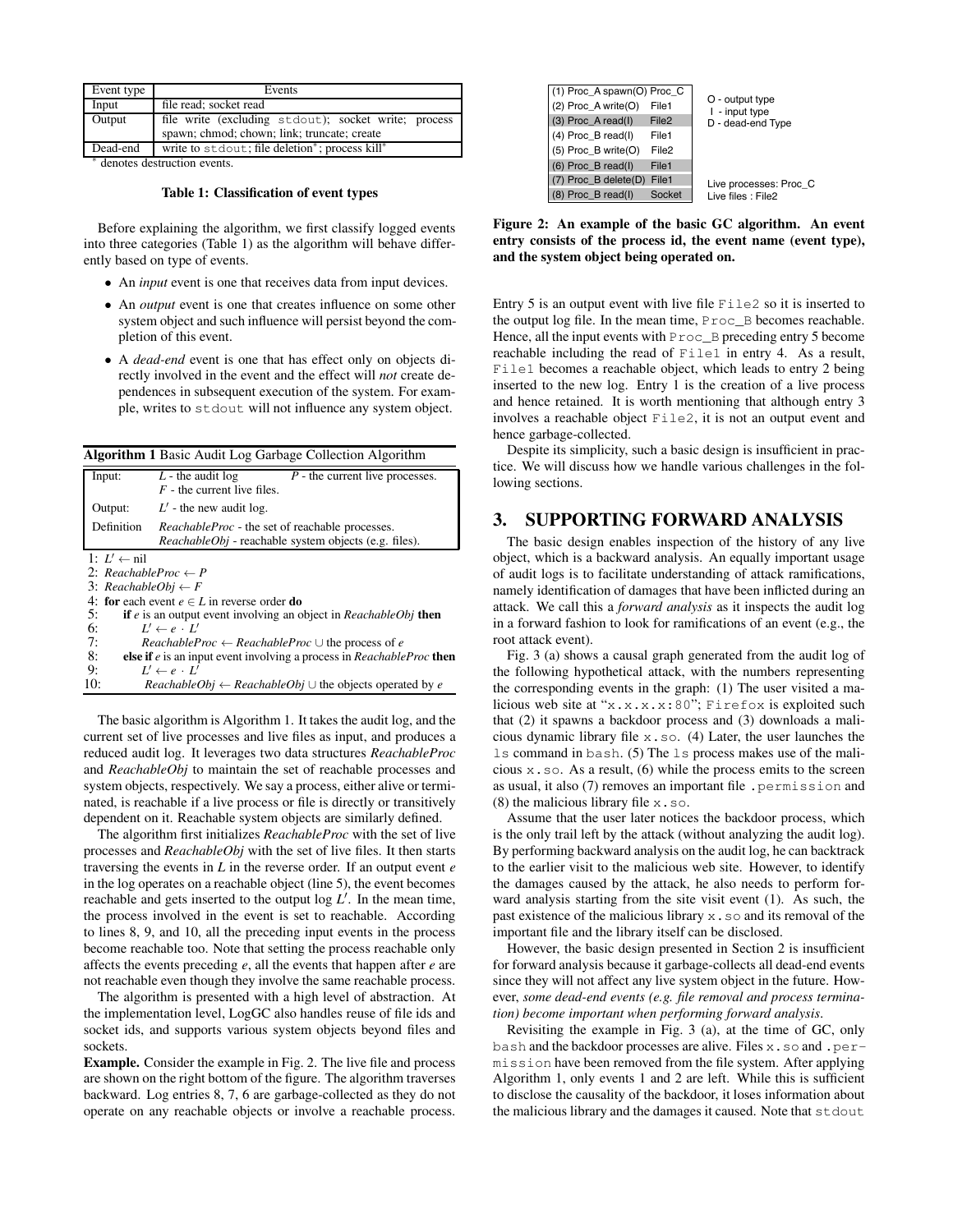

Figure 3: Causal graph examples. Ovals, diamonds and boxes represent processes, sockets and files, respectively. Edges denote events, annotated with numbers representing their order in the audit log, event names and types (i.e., *I* for input, *O* for output, and *D* for dead-end). The shaded shapes represent those no longer live at the GC time. Events in light blue denote those garbage-collected following Algorithm 1.

is a special file such that the "output-to-stdout" event at step (6) is considered a dead-end event (Table 1) and hence garbage-collected.

We cannot simply keep all dead-end events. Intuitively, keeping a dead-end event means that it may be of importance for forensic analysis. As such, events that may have led to the event must also be important. In other words, we cannot garbage-collect the input events preceding the dead-end event. Consider the example in Fig. 3 (b). It shows another hypothetical scenario in which (1) firefox visited a malicious web site and was exploited and (2) the infected firefox removed an important file .permission as part of the malicious payload. Suppose firefox has been terminated when GC is performed. If we keep the dead-end event 2, we need to keep the preceding input event 1 in order to understand its cause. However, if we were to keep all dead-end events and their preceding input events, garbage collection would not be effective at all.

One observation is that we do not need to consider all kinds of dead-end events as not all of them are of interest to forensic analysis. In particular, only those that cause destructive effects on the system are of interest, such as file removal and process termination. We call these events *destruction events*, such as the ones annotated with '\*' in Table 1.

| Log               | <b>Accessed Files</b> | <b>Deleted Files</b> |                   |  |  |  |
|-------------------|-----------------------|----------------------|-------------------|--|--|--|
|                   |                       | Total                | <b>Temp Files</b> |  |  |  |
| User1             | 14.909                | 11,981 (80.36%)      | 10.118 (84.45%)   |  |  |  |
| User2             | 2.373                 | 1,211 (51.03%)       | 1,197 (98.92%)    |  |  |  |
| User3             | 2.991                 | 2,046 (68.41%)       | 1,985 (97.02%)    |  |  |  |
| User4             | 7.611                 | 4,902 (64.41%)       | 2,610 (53.24%)    |  |  |  |
| User <sub>5</sub> | 2.988                 | 1,416 (47.39%)       | 1,401 (98.94%)    |  |  |  |
| Total             | 30,872                | 21,556 (69.82%)      | 17.311 (80.31%)   |  |  |  |

Table 2: Number of deleted files and temporary files

Unfortunately, considering destruction events only is still too expensive as many programs generate and delete a large number of files in their life time. Note that since a file deletion is a destruction event, it prevents us from garbage-collecting all the preceding input events. Fig. 3 (c) shows a typical execution pattern in firefox: it involves creating and removing a large number of files. These files are used to save/cache pages temporarily. They will be deleted when firefox is closed. In this scenario, if we retain all file deletions, there would not be many events that can be garbage-collected.

In Table 2, we have collected and analyzed five different audit logs from machines of different users with different settings (detailed settings in Section 6). Each log corresponds to one day's execution. The table shows the number of accessed files in each execution (column two) and the number of files that are deleted (column three). Observe that most of the accessed files are deleted. If we retain such deletions, the saving from garbage collection would be small.

Fortunately, another observation comes to the rescue: Most of the deleted files are temporary files. *A temporary file is defined as a file whose entire life time belongs exclusively to a single process.* In other words, a temporary file is only accessed (created/read/written/ deleted) by a single process. Besides web browsers, document viewer applications and compilers also use temporary files very often. As shown in the fourth column, 80.31% deleted files are temporary files. Such deletions have little forensic value and hence can be garbage-collected, which will transitively provide other garbage collection opportunities.

Hence, our final solution that supports forward attack analysis is as follows. *Upon a dead-end event, we check if it is a destruction event. If not, it will be garbage-collected. Otherwise, we will further determine if it is a file deletion event. If so, it will be retained and its process is set reachable, except when it is a temporary file deletion, which will be garbage-collected.* We perform a forward preprocessing to identify all temporary files before each GC procedure. When we retain a destruction event, we do not set the object being destroyed reachable, because the content of the object is not important but rather the deletion action itself is. As such, the preceding outputs to the object are still eligible for garbage collection.

One possible concern is that the attacker may exploit an application in such a way that the compromised application downloads a malicious library file, executes it and finally removes it. Since all these events occur within the same process, according to our policy, we consider the malicious library a temporary file and may garbage-collect its history. In this case, if the malicious library has ever affected or changed the system, such as changing other files or sending packets, its events will be marked as reachable by our traversal algorithm and thus retained. Otherwise, the event will never appear in any causal graph even though it is the deletion of a malicious library file. Therefore, it is safe to remove the event.

# 4. PROVENANCE TRACING WITH FINER GRANULARITY

In the basic design, attack provenance tracing is conducted at the system level, meaning that audit log entries are events captured by the OS. This is also the default setting of the Linux audit system. However, we observe that system-level tracing is overly coarsegrained, which substantially limits the effectiveness of audit log GC. In particular, the following two problems are dominant.

*First*, since we cannot afford tracing instruction level dependences in practice, we have to conservatively assume that an event is dependent on all preceding *input* events involving the same pro-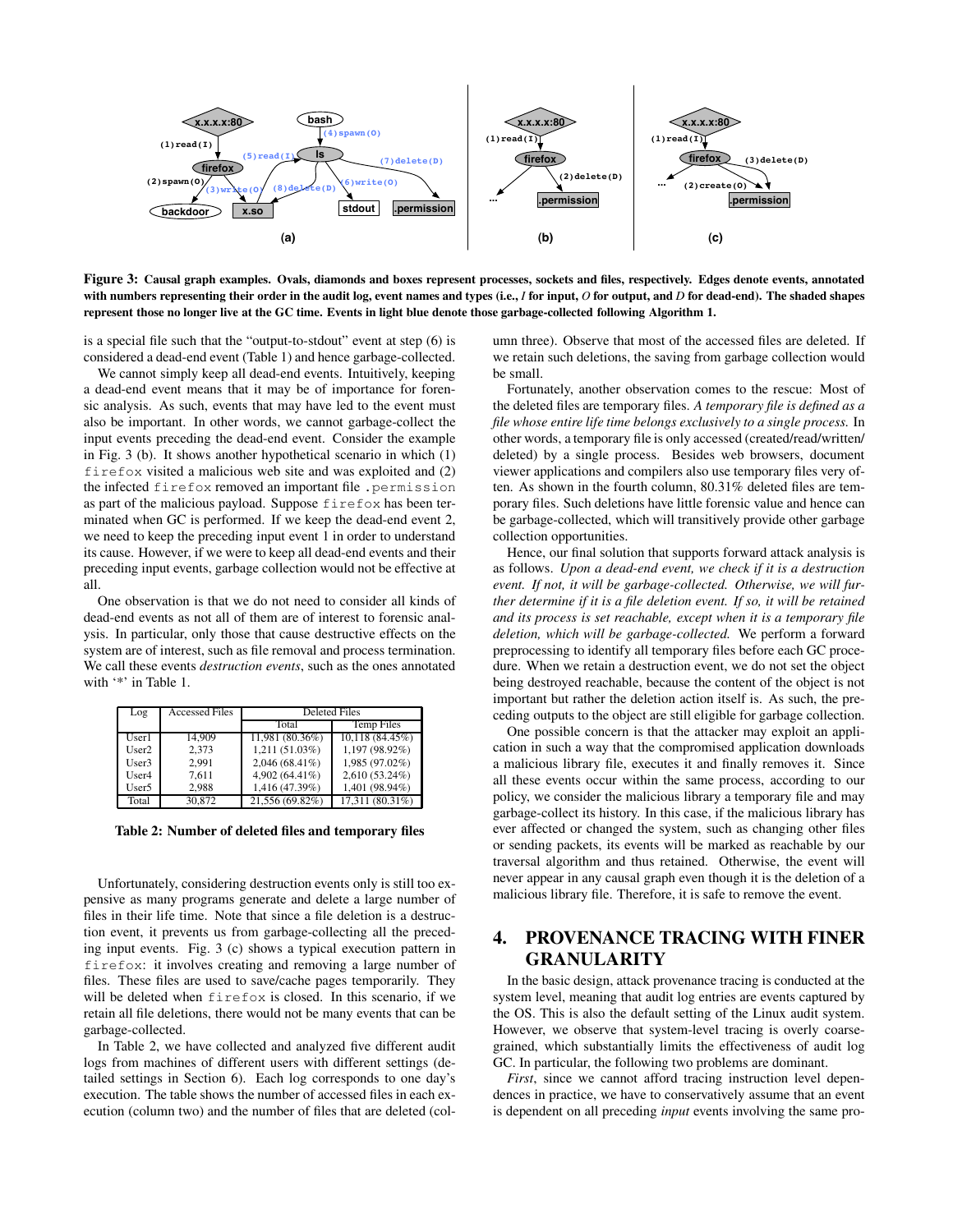

Figure 4: Partitioning a process execution into units. Event names may be omitted if inferable from context.

cess. Consequently, during garbage collection, if an event of a process becomes reachable, meaning that it may directly/transitively affect live processes or objects, the process becomes reachable, making all the preceding input events of the process reachable. It further implies that the objects operated in those events will also become reachable. This is particularly problematic for long running processes.

Consider a sample execution of firefox in Fig. 4. It accessed a number of URLs with different IP addresses, read and wrote a number of files, and spawned two processes. At the time of garbage collection, the process has terminated and many of the files accessed are also removed. The child process p1 and file f5 are still alive. Following the basic GC algorithm, live file f5 makes firefox process reachable when the backward traversal reaches event 12, preventing garbage-collection of any input event before that. Consequently, only events 7, 10, and 13 are removed. In practice, audit logs are dominated by event entries from long running processes that may run for hours or even days.

*Second*, treating a file as a single object such that any read of the file is considered dependent on all preceding writes is too coarsegrained for some applications, especially those that need to repeatedly read/write to a file. For example, mysql creates an index file and a data file for each table. Upon receiving a query, mysql usually first reads the index file to find the location of a tuple (in the data file) given the tuple id. Then it reads the tuple from the data file and sends it back to the user. The index and data files need to be frequently updated. They also stay alive as long as the table is alive. According to our basic GC strategy, none of the reads/writes to these files can be garbage-collected.

Fig. 5 (a) shows three SQL queries executed by three mysql processes. In the first update query, mysql first reads the index file, which stores ids and locations of tuples in a B-Tree as shown in the figure. The corresponding table is shown in the data file. In this case, mysql first reads the root node in the index file which is the requested node (id=3) and finds the location of the tuple (event 1). Then it updates both the index file and the data file. In the second select query, mysql first reads the root node from the index file (event 4), which does not satisfy the where clause. It then further reads the child node in the index file (event 5), which satisfies the clause. Then mysql reads the data file to get the tuple (event 6) and returns it (event 7). In the third delete query, mysql reads individual tuples from the data file (events 8 and 10) and then checks them against the where condition. If the condition is satisfied, tuple deletion is performed by updating the index file (events 9 and 11).

According to Algorithm 1, since both the data and index files are alive, none of the writes to them can be garbage-collected, making the preceding reads non-garbage-collectable. Consequently, none of the events can be removed. Note that a simple idea that uses file offsets [23] to detect more precise dependences does not work here because mysql tends to read many input tuples to memory to process a query, but only a (possibly small) subset of them are used in computing the result tuples (e.g., the delete query in the previous example).

We have conducted an experiment in which we applied the basic GC algorithm to audit logs of firefox and mysql. Our results show that only 0.07% and 0.0004% of them can be garbagecollected, respectively. And the log entries from mysql can be as large as 90.68% of the overall audit log in a server system.

#### 4.1 Dividing Process into Execution Units

To overcome the first problem discussed earlier in this section (i.e., treating a process as a single subject), we adopt our earlier solution called BEEP [20] by dividing a process into execution units. The basic idea is that the execution of a long running program is dominated by event handling loops. According to our study of over 100 applications [20], event handling loops are present in most of those applications and each loop iteration can be considered as a logical execution unit that handles an individual external request. Hence, instead of considering an event dependent on all preceding input events in the life time of an entire process, BEEP considers that it is only dependent on the preceding input events in the *same unit*.

Consider the example in Fig. 4 (b). The execution of  $firef$ ox in (a) is divided into four units corresponding to four event handling loop iterations, each accessing an individual URL. As such, events 1-6 can be garbage-collected. This is because the reachable output events 12 and 9 only cause the input events in their units (i.e., u4 and u3) to be marked as reachable. Note that the history of live objects, i.e., process p1 and file f5, is correctly preserved.

We adapt the binary profiling technique in BEEP to identify event handling loops in a binary program. Loop entries and exits are instrumented to emit special system events that serve as unit delimiters. We also identify workflows between units that may introduce cross-unit dependences. Details can be found in [20]. Since these are not our contribution, details are elided.

#### 4.2 Dividing File into Data Units

To address the second problem (i.e., treating a file as a single object), we propose to divide a file into data units such that dependences can be defined with respect to the smaller data units.

Consider the example in Fig. 5 (b). The data file is divided into units with each unit being a tuple. Furthermore, since index files are completely internal to mysql, reads and writes on them are of no forensic interest and hence removed. We are now able to garbage-collect all events except 6 and 7. Observe that with the finer granularity, we can claim that tuple 3 is not reachable hence event 3 can be garbage-collected.

However, dividing files into data units is highly challenging. One may have to have knowledge about the internal structure of a file. Also, one has to identify all operations on data units. When an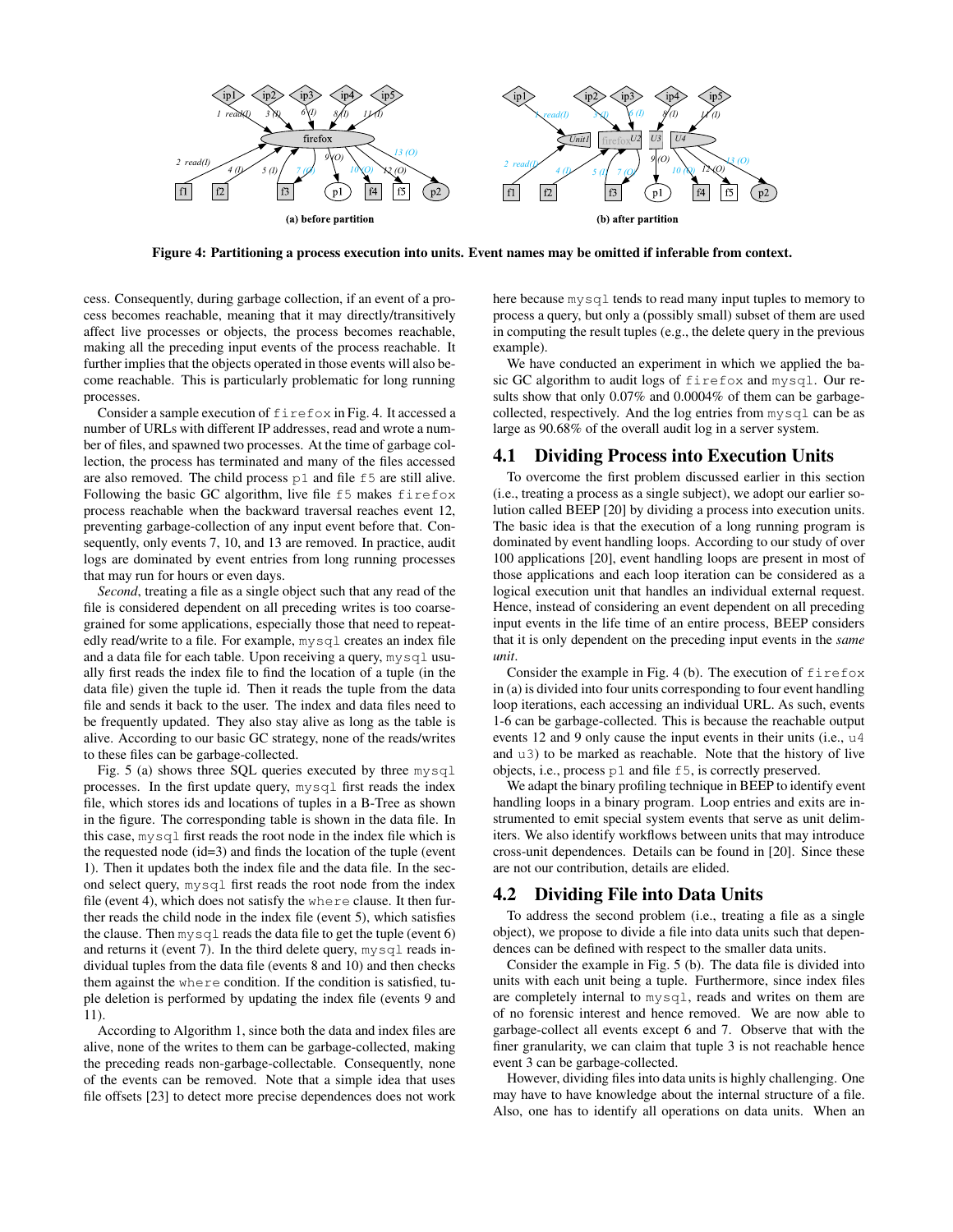

Figure 5: Partitioning data files into units improves garbage collection.

operation is performed, the specific units being operated on need to be figured out. For instance, mysql has 1.2M lines of code. It is prohibitively difficult for a non-mysql developer to identify such information manually. Instruction-level tracing may determine data provenance precisely down to the byte level. However, it is too expensive to be useful for production systems.

Solution Overview. Our solution is to leverage a *profiler* to identify and instrument a small number of places in the application program such that special system events will be emitted by our instrumentation to disclose the provenance of data units. Take  $mvsq1$ as an example, given a query, the result tuples are computed from some input tuples that may come from multiple tables. We identify the code locations that *exclusively* access those input tuples used in computing the result tuples and instrument the code to emit the ids of the input tuples to the audit log. When an output tuple is written to disk, we also emit a write event tagged with its tuple id. Since all such events occur within the execution unit handling a single query, by following the default strategy that considers an output event (i.e., tuple write) as dependent on all preceding input events (i.e., input tuple reads), we can correctly determine the tuple-level dependences and allow more garbage collection.

Consider the example in Fig. 6 (a). It shows a piece of pseudocode<sup>1</sup> that models the procedure that mysql handles the query on top of the figure, which performs a join query between tables  $t1$ and  $t2$  and writes the result table to  $t3$ . Mysql first loads all the tuples of t1 and stores them to the cache. It then loads individual tuples of  $\pm 2$  and compares their value fields with those in the cache. If there is a matching pair, the corresponding data fields are extracted (lines 12-14) and used to compose the result tuple. Finally, the result tuple is written at line 18.

With our solution, we will identify and instrument lines 12 and 13 for input tuples. Particularly, we will add a special system call after line 12 to emit the tuple id of  $t_1$  and another one after line 13 to emit the tuple id of  $\pm 2$ . According to the semantics of the code snippet, since lines 12 and 13 are within the true branch of the comparison at line 11, the tuples represented by the two lines must be the input tuples used to compute the output tuple. The result tuple composition at line 17 is also instrumented to emit the output tuple id. As such, we can associate the output tuple with the corresponding input tuples via the default audit log analysis.

In the following, we explain our techniques to identify those instrumentation points. Our discussion will be mainly focused on mysql as it is the core database engine for many web service applications.

| Definitions:                 |                                    | $Pv[\&x]$ - the provenance of a variable x, which is a set of                       |
|------------------------------|------------------------------------|-------------------------------------------------------------------------------------|
|                              | input tuple ids.                   |                                                                                     |
|                              |                                    | pc: op $(y_1, , y_n)$ - an instruction at pc that has op as the                     |
|                              |                                    | opcode and $y_1, \ldots, y_n$ the operand variables.                                |
|                              |                                    | $S[\mathit{pc}]$ - aggregated provenance set for the instruction at $\mathit{pc}$ . |
| Instruction                  |                                    | Action                                                                              |
|                              | $id = readRecord("t", \&buf, \&s)$ | for $(i=0 \text{ to } s-1)$                                                         |
|                              |                                    | $Pv[buf + i]=\{ id\}$                                                               |
| <i>pc</i> : $x=op(y_1,,y_n)$ |                                    | $Pv[&x] = Pv[&y_1] \cup  \cup Pv[&y_n]$                                             |

|  | Table 3: Instruction-level provenance profiler |  |  |
|--|------------------------------------------------|--|--|
|--|------------------------------------------------|--|--|

*S*[*pc*]=*S*[*pc*] ∪ *Pv*[&*x*]

| Algorithm 2 Identifying instrumentation points for input tuples |  |  |
|-----------------------------------------------------------------|--|--|
|                                                                 |  |  |

- 1: execute mysql on a given query with the provenance profiler 2: Let "*pc*: *writeRecord*(...,*out*\_*bu f* ,*s*...)" be the instruction emitting the
- output tuple
- 3: *pv*←*Pv*[*out*\_*bu f*]∪...∪*Pv*[*out*\_*bu f* +*s*−1]
- 4:  $R \leftarrow \{\}$
- 5: **for** each executed instruction *i* **do**<br>6:  $l \leftarrow$  the program counter of *i*
- $l \leftarrow$  the program counter of *i*
- 7: if *S*[*l*]⊂ *pv* and all tuples in *S*[*l*] belong to one table then

8:  $R \leftarrow R \cup \{l\}$ 

9: return the minimum subset(s) of *R* whose provenance covers *pv*

Detecting Output Tuple Writes. The first profiling technique is to identify instrumentation points that disclose writes of output tuples. For each query category (i.e. select, join, aggregation, update, and insert), we have a small set of training runs (2-5). If we observe a write to data file, we manually identify the tuple id in the output buffer and leverage a data dependence tracking technique to backtrack to the earliest point that defines the tuple id value. For example, if a tuple id is generated using a counter "id=counter++" at line 1, and then copied at lines 2, 3, and 4, which is the final tuple write, we backtrack to line 1. Essentially, we identify the root of the data dependence chain to the tuple id such that all instruction instances along the chain have the same id value.

Detecting Dependent Input Tuples. The second profiling technique is to identify instrumentation points that can disclose the input tuples that are used to compute individual output tuples. The basic idea is to leverage an *instruction level* provenance tracing technique that can precisely compute the set of ids of the input tuples that are directly or transitively used to compute a value at any program point. As such, given an output tuple, we can precisely know its input tuple provenance. Then we inspect the set of executed instructions to determine a minimal subset such that the union of their provenance sets is precisely the provenance of the output tuple. In other words, each of the instructions in the sub-

<sup>&</sup>lt;sup>1</sup>The real code is too complex to present and explain with limited space.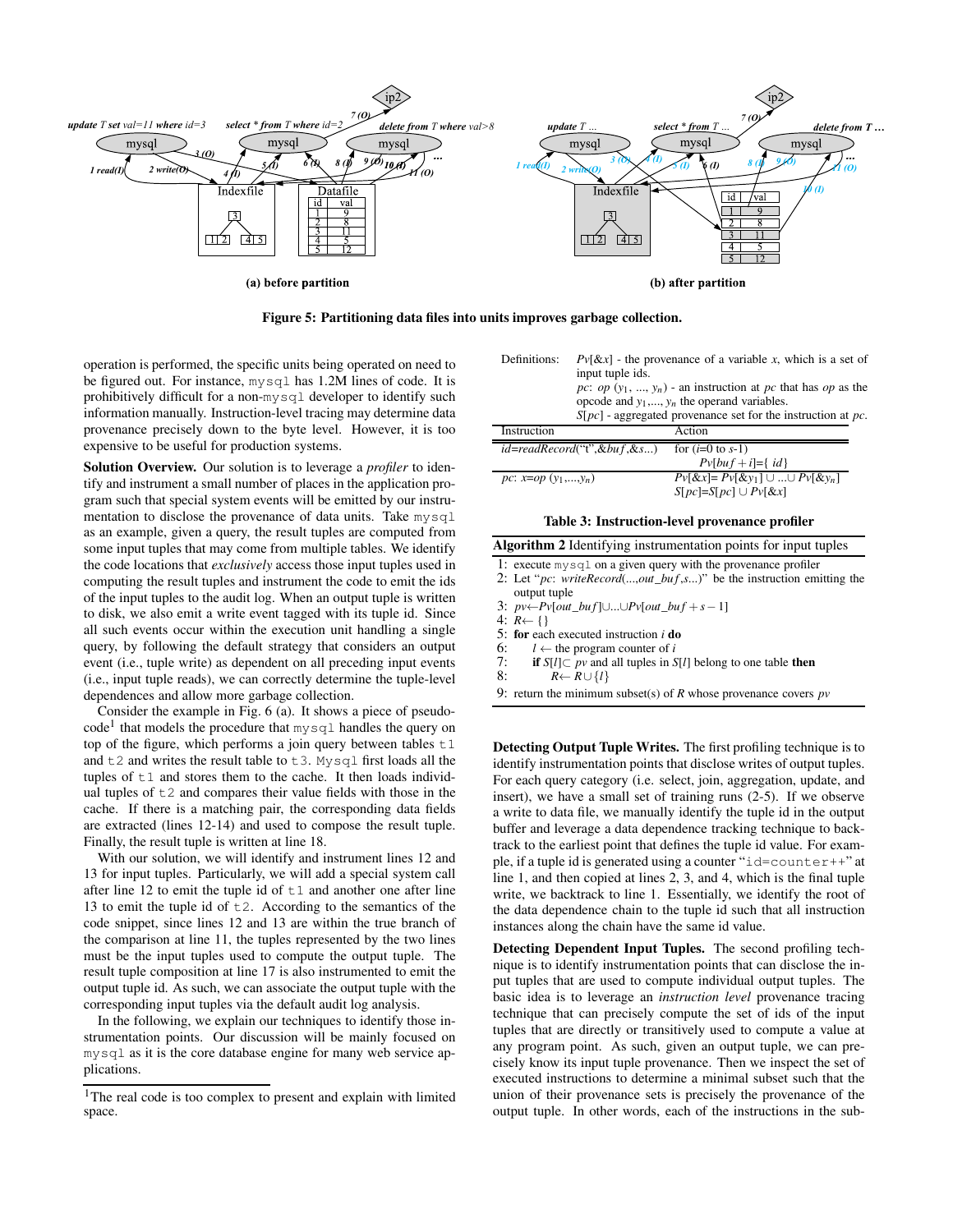insert into t3 (select t1.id, t2.id, t2.val from t1, t2 where t1.val = t2.val);



Figure 6: Using profiling to determine instrumentation points. The code snippet models how mysql handles the query on top. Function readRecord("table\_name", &buf, &s) reads a tuple from data file, returns it in buf that is allocated inside the function, the size is set in s and the tuple id is the return value; store\_cache() stores a tuple to cache; getField() gets a tuple field from a buffer given the field label; insertField() inserts a field to a buffer; writeRecord() writes a tuple (buffer) to a given table. Symbols  $a1$ ,  $a2$ ,  $b1$ ,  $b2$ , and  $c1$  in (b) denote the different buffer address values. The subscripts in statement labels denote instances. Each data field is 4 byte long.

set has processed (part of) the dependent input tuples. We hence can instrument these instructions to emit the ids of the tuples that they process. Note that instruction-level tracing is *only used for profiling*.

The semantic rules of the instruction-level provenance tracer are presented in Table 3, which specifies the action the tracer takes upon an instruction. Function readRecord() loads a tuple from data file. The result tuple is stored in buf with size s. The function returns the tuple id. When an invocation of the function is encountered, it is considered a source of input provenance. Therefore, the corresponding action is to set the provenance of each individual byte in buf, which stores the data fields of the tuple, to the input tuple id. This function is an abstraction of four functions in mysql, namely, \_mi\_read\_static\_record(), \_mi\_read\_rnd\_static \_record(), \_mi\_read\_dynamic\_record(), and \_mi\_read\_rnd \_dynamic\_record().

The last row shows the rule for assignments. We normalize the right-hand-side to an operation on a set of operands. The provenance of the left-hand-side is computed as the union of the operand provenance sets. We also compute the aggregated provenance set of the instruction, which is essentially the union of provenance sets of all the executed instances of the instruction.

Algorithm 2 shows how to identify the instrumentation points, leveraging the instruction-level tracer. It first executes mysql with a given query. Lines 2 and 3 compute the provenance of the output, stored in *pv*. Set *R* denotes the candidate instrumentation points, which are denoted by program counters. In lines 5-8, the algorithm traverses all the executed instructions and determines the candidate instructions. The candidacy requires that the aggregated provenance of an instruction must be a subset of the output provenance. Otherwise, it must be an instruction that does not exclusively process dependent input tuples, such as line 2 in Fig. 6 (a), which processes all input tuples. Furthermore, the instruction should exclusively process input tuples from the same table. Otherwise, it is an instruction that aggregates information from multiple tables. It is usually impossible to acquire the original tuple ids at such an instruction. For example, line 17 in Fig. 6 (a) has exactly the output provenance. However, since it is just a composition of fields from input tuples, it is in general difficult to extract input tuple ids from the composed result. With the candidate set, at line 6, the algorithm identifies the minimal set of instructions that can cover the output provenance. It may return multiple such sets.

Fig. 6 (b) shows a sample profiling run. The input tables are shown on top. One can see that there will be just one result tuple, whose provenance is tuple 1 from  $t1$  and tuple 1 from  $t2$ . The figure shows part of the execution trace. The *Pv* and *S* sets are also shown for each executed statement. The program first loads tuples from t1, which leads to the provenance sets of the buffer to be set to {1} and {2} in the two respective instances of instruction 2. Then, the program reads  $t2$  and compares tuples. Since the first tuple of  $\pm 2$  matches the first tuple of  $\pm 1$ , lines 12-14 are executed to extract data from input tuples. Hence, their provenance includes the corresponding input tuple id. At the end, the aggregated provenance of line 2 is  $\{1,2\}$ , line 9 is  $\{5,6\}$ , line 12 is  $\{1\}$ , and lines 13 and 14 are {5}. Since the output provenance is {1,5}, the minimal cover set could be lines 12 and 13 or 12 and 14, which are the places reported by the algorithm.

Even though our discussion is driven by a specific query, the algorithm is generic. We apply it to a training set of various types of queries. Since the profiler can only give hints about the instrumentation points, we assume that human users will inspect the source code to eventually determine the instrumentation points from the reported ones. In practice, the human efforts are small and they are one-time efforts. We instrumented a total of 15 places in *mysql* after inspecting about 40 places suggested by the profiler. The instrumentation supports typical select, join, aggregation, update, insert and sub-queries with nesting level of 2. We have validated that it can correctly identify tuple-level dependences in the standard database workloads from RUBiS [5] and SysBench [1].

Discussion. In this work, we do not consider *control dependences* between tuples. For example, in the following query:

select  $*$  from t1 where t1.val  $>$  (select avg(val) from t1);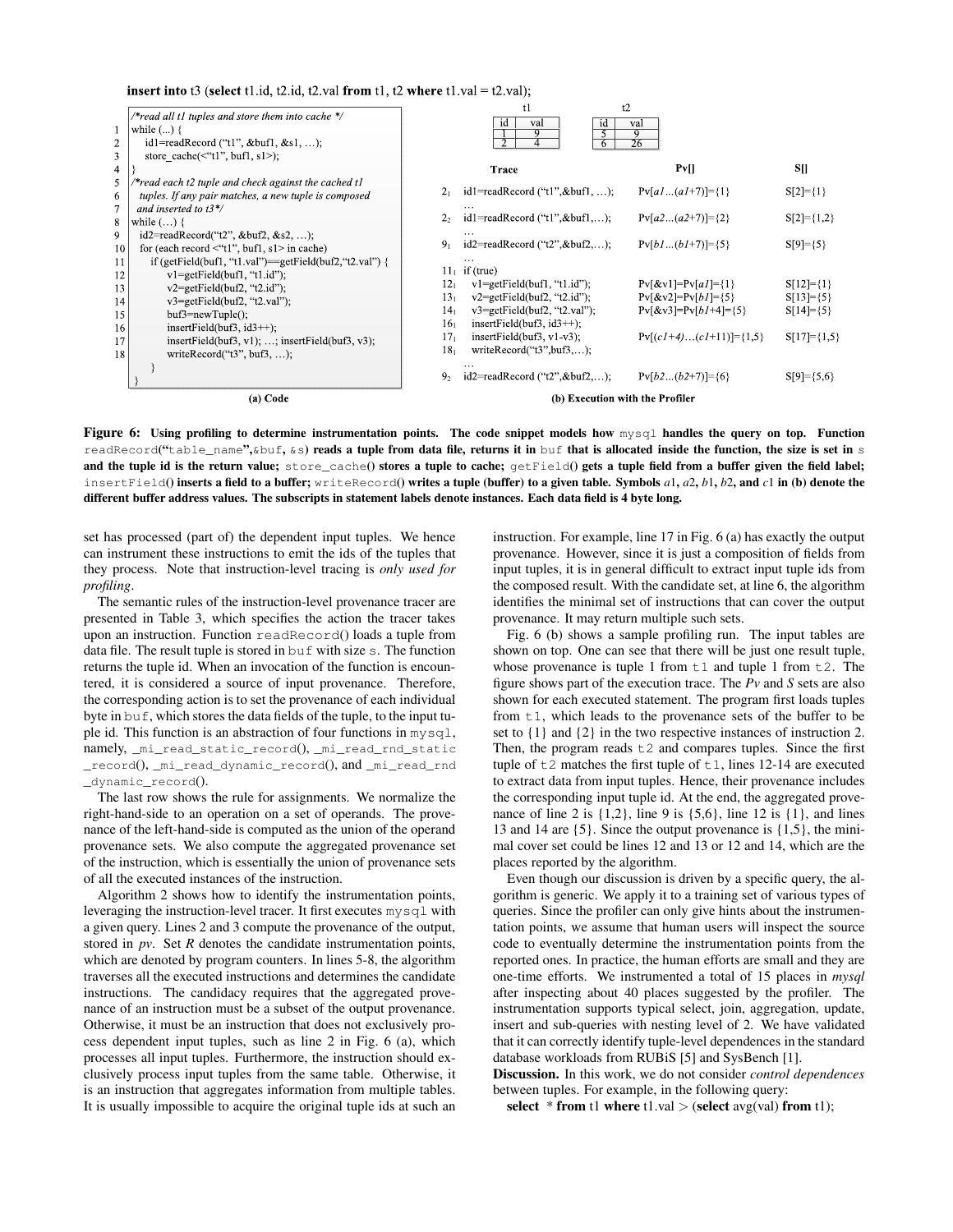

Figure 7: Apache application log examples.

Our instrumentation will emit the ids of tuples whose values are greater than the average. However, all tuples in  $t1$  are correlated to the output tuples as they are used to compute the average, which is used in the where condition. It is analogous to the traditional concept of program control dependence. In this work, we deem such precise tuple control dependences of limited forensic value. Note that even though SQL injection attacks are often achieved by manipulating where conditions, knowing the tuples that are used in malicious where clauses are unlikely useful as they often serve only as a true condition enabling other malicious actions, which will be captured by LogGC .

If a query generates multiple output tuples, the output tuples will belong to the same execution unit. However, we cannot simply consider a tuple output event as dependent on all the preceding tuple input events in the same unit. Instead, we leverage the fact that output tuples are computed one after another. Hence a tuple output event is only dependent on those preceding tuple input events that are in between this output event and the immediate preceding output event.

Finally, since instrumentation points for data units are produced by the profiler and validated manually by the user, it is possible that they be incomplete and unsound (i.e., inducing false tuple dependences). Also, the profiler takes regular use cases provided by the user to determine the instrumentation points. Our experience does show that our techniques are sufficiently effective. Section 6.3 shows that LogGC with data units effectively reduces log size without affecting forensic analysis of realistic attack scenarios. The results show that the reduced logs (7 times smaller than the original ones) are equally or even more effective in forensic analysis that involves databases. In the future, we plan to develop more automated techniques to statically determine instrumentation points.

#### 5. LEVERAGING APPLICATION LOGS

We observe that many long running applications have the following two characteristics: (1) They have their own log files that record some execution status (we call them the application logs to distinguish from audit logs); (2) They often send data to remote users through socket writes. For instance, apache records every remote request it receives and the status of fulfilling the request. It also sends the requested (html) file back to the remote client through socket writes. On one hand, the two characteristics make garbage collection difficult, because both application log file writes and socket writes are output events. According to our earlier discussion, any preceding input events within the same unit may have dependence with those output events hence they cannot be garbage-collected. On the other hand, the two properties also provide an opportunity to prune more events in the audit log if they are already present in the application logs.

Fig. 7 (a) shows two execution units of apache that handle requests for index.html and about\_me.html, respectively. They both have the following event pattern: socket read to receive the request; file read to load the file; socket write to send the file; and file write to the application log to record the history. This is also the dominant event pattern for apache. Both socket write and file write prevent garbage-collecting any other events. According to our experience, such server programs can generate as much as 71.4% of audit log events.

To address this problem, we propose to leverage the application logs themselves. More specifically, we observe that the aforementioned event pattern (as shown in Fig. 7 (a)) forms a small isolated causal graph independent of the other events in the audit log. It simply receives the request and returns the file. It does not affect other objects in the system except the application log. Furthermore, all events in the graph can be inferred from the application log. In Fig. 7(a), all the four events can be inferred from the application log and hence removed from the audit log.

One important criterion for replacing audit log events with application log events is that the events are self-contained. They do not have dependence with any past event or induce any dependence with future events. For example, if about\_me.html in Fig. 7 (a) has been modified in the past by some user request, which is recorded in the audit log, events in the second unit will not be garbage-collected. In case of a malicious modification, this will allow us to back-track to the malicious change and determine its ramifications. Furthermore, if a unit produces side effects on the system, such as writing to a file or writing to a database (e.g., via socket  $y \cdot y \cdot y \cdot y$  to the mysql server in Fig. 7.(b)), its events will not be garbage collected.

We apply this strategy to server programs (e.g., web server and ftp server) and user applications that generate their own logs, with the exception of mysql because we rely on the tuple-level events to perform garbage collection.

# 6. EVALUATION

We have implemented a LogGC prototype composed of training, profiling, instrumentation, log analysis and garbage collection components. The training and profiling components are implemented on PIN [21], instrumentation is through a binary rewriting tool PEBIL [19]. The log analysis and garbage collection components are implemented in C++.

Table 4 shows a list of sample applications we have installed and preprocessed for our evaluation. For each application, we have trained and instrumented it to support process and file partitioning. Columns 3 and 4 indicate applications that make use of temporary files and have application logs, respectively. Recall that we garbage-collect temporary file deletions, which enables removing other dependent events. The last column indicates if an application needs to be instrumented for data unit partition. Currently, we only instrument mysql to achieve more log reduction.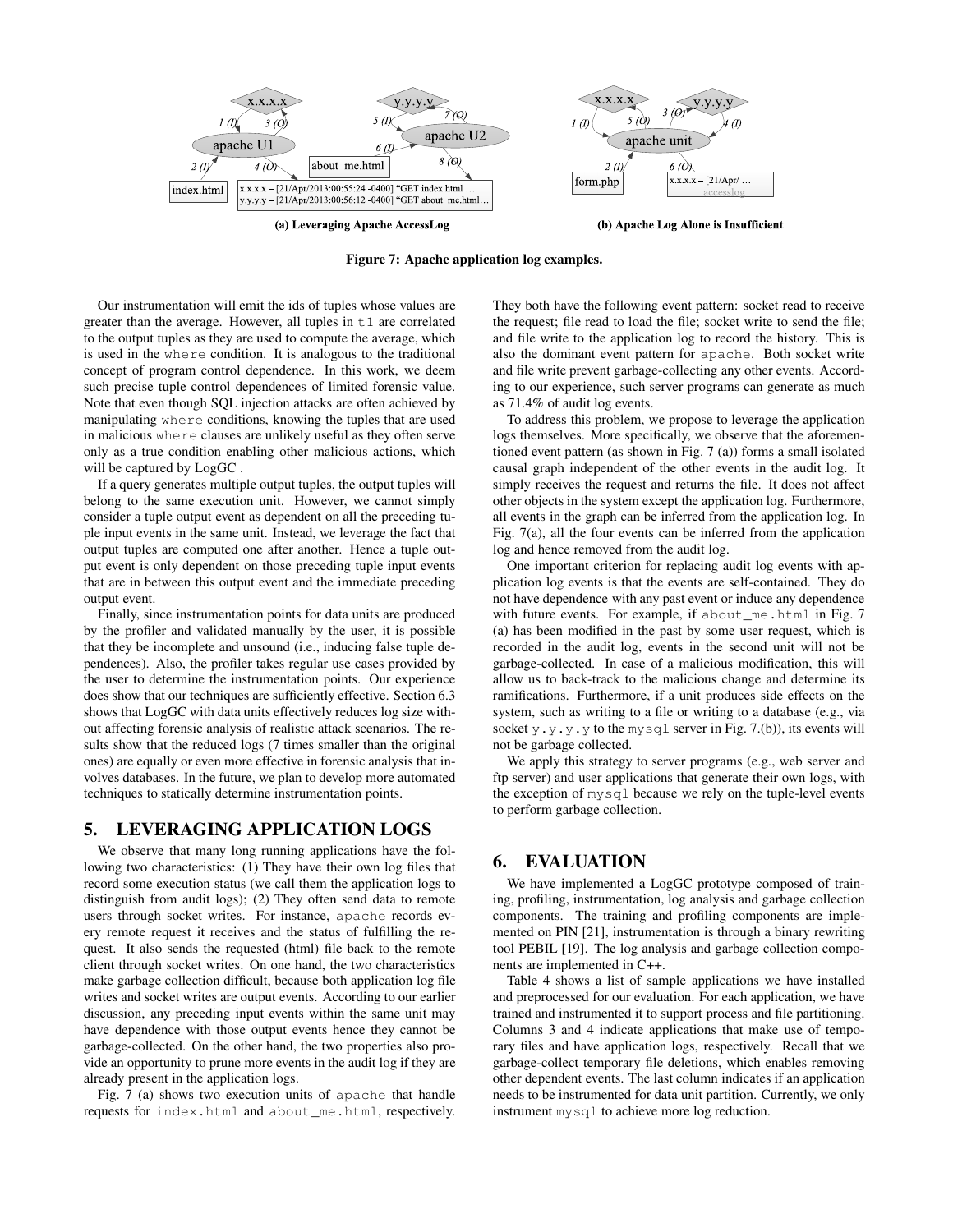|              | Logs              | Total      | <b>Basic GC</b> |         | <b>Execution Unit</b> |         | Temp file    |        | <b>Application Logs</b> |        | Data Unit                |        |
|--------------|-------------------|------------|-----------------|---------|-----------------------|---------|--------------|--------|-------------------------|--------|--------------------------|--------|
|              |                   | $# \log s$ | $# \log s$      | $(\%)$  | $# \log s$            | (%)     | $# \log s$   | $(\%)$ | $# \log s$              | $(\%)$ | # <sup>log</sup>         | (%)    |
|              | User1             | 1,159,680  | 745,424         | 64.28%  | 667.104               | 57.52%  | 308,144      | 26.57% | 172,688                 | 14.89% |                          |        |
| One day      | User <sub>2</sub> | 985.185    | 984.261         | 99.91%  | 685,233               | 69.55%  | 602.715      | 61.18% | 197.718                 | 20.01% | 108.172                  | 10.98% |
| execution    | User3             | 1.329.854  | 1,246,804       | 93.75%  | 618,572               | 46.51%  | 134,859      | 10.14% | 83,595                  | 6.29%  |                          |        |
|              | User4             | 1.921.038  | 1.920.363       | 99.96%  | 247,409               | 12.88%  | 228,428      | 11.89% | 61.100                  | 3.18%  |                          |        |
|              | User <sub>5</sub> | 973.789    | 592.521         | 60.85%  | 300,824               | 30.89%  | 238,577      | 24.5%  | 1.403                   | 0.14%  |                          |        |
|              | Average           | 1,273,909  | 1,097,875       | 86.18%  | 503,828               | 39.55%  | 302,545      | 23.75% | 108,470                 | 8.51%  | 90.668                   | 7.11%  |
|              | Rubis1            | 8,676,521  | 8,676,260       | 100.00% | 8,467,229             | 97.59%  | 8,355,045    | 96.29% | 7,886,531               | 90.90% | 259,139                  | 2.99%  |
| Web server   | Rubis2            | 8,433,427  | 8,433,345       | 100.00% | 8,433,142             | 100.00% | 8,323,800    | 98.70% | 7,812,483               | 92.64% | 166,968                  | 1.98%  |
| benchmark    | Rubis3            | 8,352,924  | 8,352,842       | 100.00% | 8,352,630             | 100.00% | 8,243,034    | 98.68% | 7,731,299               | 92.56% | 206,786                  | 2.48%  |
|              | Rubis4            | 8.900.179  | 8,897,798       | 99.97%  | 8.126.108             | 91.30%  | 8.011.739    | 90.02% | 7,508,254               | 84.36% | 326,705                  | 3.67%  |
|              | Rubis5            | 7.933.792  | 7,933,710       | 100.00% | 7,933,501             | 100.00% | 7,829,530    | 98.69% | 7,209,876               | 90.88% | 161.523                  | 2.04%  |
|              | Average           | 8.459.368  | 8,458,791       | 99.99%  | 8.262.522             | 97.67%  | 8.152.629    | 96.37% | 7.629.688               | 90.19% | 224,224                  | 2.65%  |
|              | Firefox           | 3,260,948  | 3,258,628       | 99.93%  | 1,518,640             | 46.57%  | 999,160      | 30.64% | 371,336                 | 11.39% |                          |        |
|              | MC                | 16.020     | 15,940          | 99.50%  | 2,380                 | 14.86%  | 1,685        | 10.52% | 5                       | 0.03%  |                          |        |
|              | Mplayer           | 452,400    | 452,338         | 99.99%  | 252,296               | 55.77%  | 0            | 0.00%  | $\theta$                | $0\%$  |                          |        |
|              | Pidgin            | 47.018     | 47.018          | 100%    | 9.475                 | 20.15%  | 8.605        | 18.30% | 231                     | 0.49%  | ٠                        |        |
|              | Pine              | 91,215     | 91,215          | 100%    | 44,982                | 49.31%  | 41.769       | 45.79% | 970                     | 1.06%  |                          |        |
|              | Proftpd           | 51,906     | 51,404          | 99.03%  | 20,044                | 38.62%  | 20,044       | 38.62% | 3,156                   | 6.08%  |                          |        |
|              | Sendmail          | 7,321      | 7,176           | 98.02%  | 6,376                 | 87.09%  | 4,560        | 62.29% | 684                     | 9.34%  | $\overline{\phantom{a}}$ |        |
|              | Sshd              | 148,885    | 148,885         | 100%    | 148,885               | 100%    | 148,885      | 100%   | 72                      | 0.05%  |                          |        |
| Applications | Vim               | 98.791     | 98,791          | 100%    | 98,142                | 99.34%  | 4,213        | 4.26%  | 4,191                   | 4.24%  |                          |        |
|              | W3m               | 128,569    | 127,330         | 99.04%  | 127,302               | 99.01%  | 80.934       | 62.95% | 32,914                  | 25.60% |                          |        |
|              | Wget              | 80112      | 80112           | 100%    | 40,344                | 50.36%  | 40,344       | 50.36% | 40,344                  | 50.36% |                          |        |
|              | Xpdf              | 76,015     | 76,015          | 100%    | 27,401                | 36.05%  | $\mathbf{0}$ | $0\%$  | 0                       | $0\%$  | $\overline{\phantom{a}}$ |        |
|              | Yafc              | 477        | 477             | 100%    | 477                   | 100%    | 477          | 100%   | 477                     | 100%   | $\overline{\phantom{a}}$ |        |
|              | Audacious         | 216,428    | 216,427         | 100%    | 9,031                 | 4.17%   | 867          | 0.4%   | 867                     | 0.4%   |                          |        |
|              | Bash              | 1,325      | 111             | 8.38%   | 109                   | 8.23%   | 109          | 8.23%  | 109                     | 8.23%  |                          |        |
|              | Apache            | 3,951,923  | 3,951,523       | 99.99%  | 3,951,130             | 99.98%  | 3,951,130    | 99.98% | 490,023                 | 12.40% |                          |        |
|              | Mysqld            | 38,344,585 | 38,344,430      | 100%    | 37, 363, 478          | 97.44%  | 37, 363, 395 | 97.44% | 36,865,575              | 96.14% | 631,115                  | 1.65%  |

Table 5: Number of log entries after garbage collection.

|                | Applications          | Temp | Log | Data unit |
|----------------|-----------------------|------|-----|-----------|
|                | $Sshd-5.9$            | N    | Ÿ   | N         |
|                | Sendmail- $8.12.11$   | N    | N   | N         |
|                | Proftpd-1.3.4         | N    |     | N         |
|                | Apache-2.2.21         | N    |     | N         |
| <b>Servers</b> | Cherokee-1.2.1        | N    |     | N         |
|                | Squid-3.2.6           |      |     | N         |
|                | Gmediaserver-0.13.0   | N    |     | N         |
|                | MySQL-5.1.66          |      | Y   |           |
|                | $Wget-1.13$           | N    | N   | N         |
|                | W3m-0.5.2             |      | Y   | N         |
|                | Pine-4.64             | N    | N   | N         |
|                | MidnightCommand-4.6.1 |      |     | N         |
|                | Vim-7.3               |      |     | Ν         |
|                | $Bash-4.2$            | N    |     | N         |
| UI             | Firefox-11            |      |     | N         |
| Programs       | Yafc-1.1.1            | N    | N   | N         |
|                | Pidgin-2.10.6         |      | Y   | N         |
|                | $Xpdf-3.03$           |      | N   | N         |
|                | Mplayer-1.1           | Y    | N   | N         |
|                | Audacious-2.5.4       |      | N   | N         |

Table 4: Application description

#### 6.1 Effectiveness

Regular User Systems. In the first experiment, we collect audit logs from machines of five different users (with the same system image). Each log is collected from one day's execution. The users have different usage patterns. User1 is a software developer who used Vim editor and compilers a lot. He also downloaded and installed several tools during the one-day experiment. User2 ran a web server and a public ftp server. User3 mostly used Firefox for web surfing and Xpdf to view PDF files. He also used the Pidgin chat client to communicate with friends. User4 watched a set of movies using Mplayer and also used Audacious to listen to music. User5 used the system in the console mode. He used text-based applications such as W3m for the Web and pine for emails.

We ran LogGC at the end of the one-day execution. The results are presented in Table 5. The third column shows the total number of log entries in each original audit log. Columns 4 and 5 present the reduced log size (and percentage) when we perform the basic GC algorithm (Section 2), except that we do not garbage collect any dead-end event, in order to support forward analysis (Section 3). The results in the first 5 rows show that the basic algorithm is not very effective. It can reduce 35%/40% for the logs of User1/User5 because they ran short-running applications hence false dependences, which would unnecessarily prevent garbage collection, are less likely.

Columns 6 and 7 show log reduction when we use execution partitioning for long running applications on top of the basic algorithm. In the first five rows, we can remove an average of 60.45% of the audit logs. In columns 8 and 9, we additionally garbagecollect temporary file deletions, which also enables collecting the events that they depend on (Section 3). LogGC reduces an average of 76.25% of the original log entries. In columns 10 and 11, we remove the redundant entries captured in application logs (Section 5). The results show that LogGC reduces 91.49% of the original logs. The last two columns show log reduction when we use data unit partitioning (Section 4.1). Only User2 used  $mysq1$  as the backend for his web server. LogGC can reduce half of the remaining entries for User2. Finally, the average size of the remaining logs (of the five users) is only 7.11% of the original size, indicating an order of magnitude of reduction.

Server Systems. In the next experiment, we focus on evaluating LogGC on server system logs. We use RUBiS [5] which is an auction service similar to eBay. We setup the auction site using the default configuration with apache as frontend and mysql as backend. In our setup, both apache and mySQL are located in the same machine. After initialization, we have 9 tables in the database which contain 33,721 items for sale in 20 categories. This database is acquired from [5]. Then we use the client emulator that acts as users (buyers or sellers) of the bidding system. The client emulator uses 27 pre-defined transitions such as user registration, item registration, item browsing by category, bidding, buying and leaving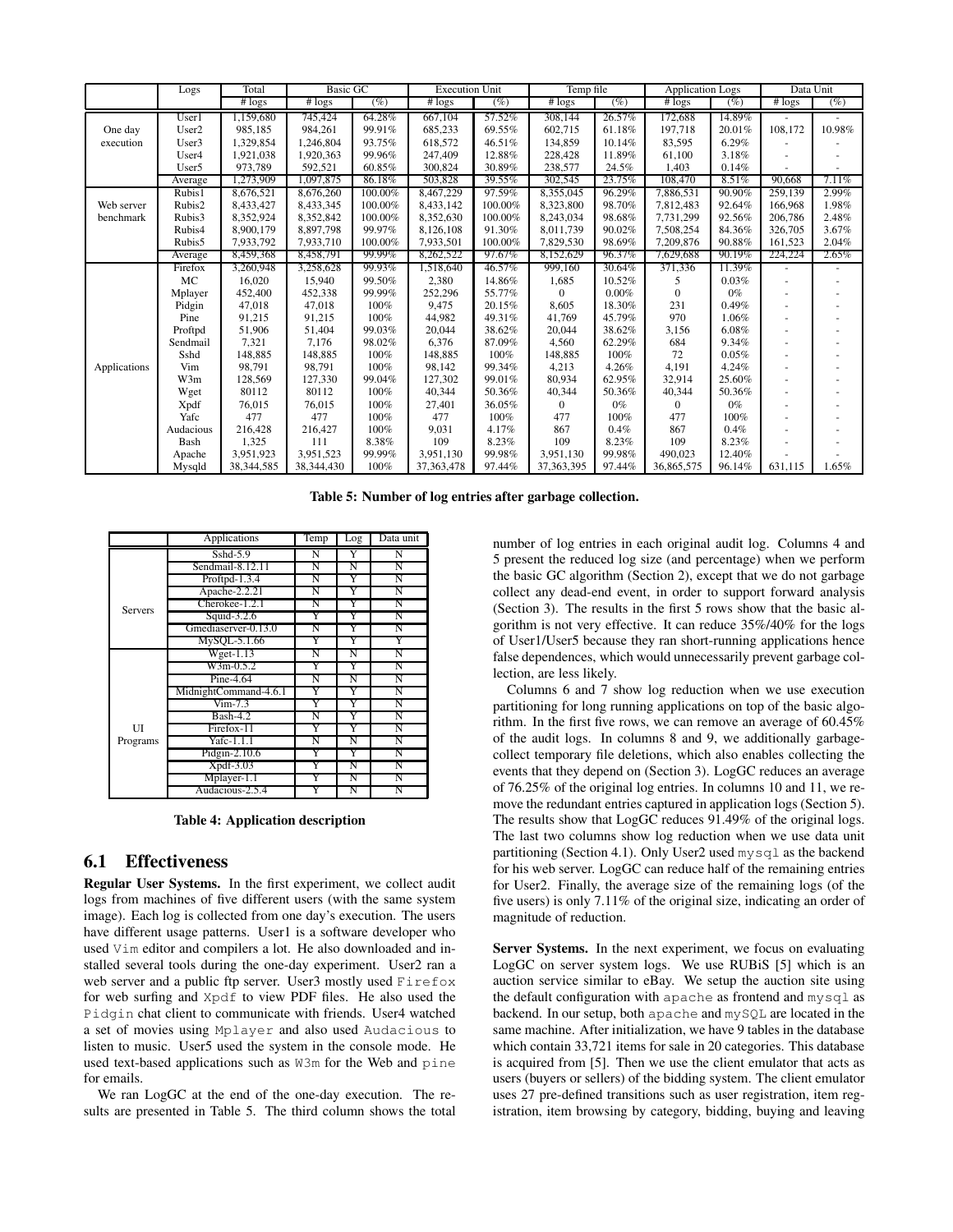comments during execution. We use all 5 different setups for client emulation provided by RUBiS. Each execution emulates 240 users performing 60,000 to 70,000 transitions and lasts 20 to 30 minutes. We acquire the audit log of the bidding server after each execution and apply LogGC .

The "Web server benchmark" rows in Table 5 show the results. We can observe that most GC strategies are not as effective as on user systems. With "execution partitioning", "temp file" and "application log" strategies, we can reduce only 10% of the logs (columns 10 and 11) even though both apache and mysql have independent execution units, temporary files, and application logs. This is because the executions heavily access the index and data files in the database such that most execution units become reachable through file-level dependences. Columns 12 and 13 show the reduced log size with data unit partitioning. Only 2.65% of the log entries need to be preserved on average, corresponding to a 37-time reduction.

Per Application Results. We also present the results for individual applications. They are aggregated from the aforementioned user system executions and server executions. We observe that the events from some applications can be completely garbage-collected such as Mplayer and Xpdf. Mplayer is a video player and it interacts with the screen and the sound card. But its execution does not affect system execution in the future. Similarly, Xpdf only displays PDF files on the screen. On the other hand, we cannot garbage collect any events from Yafc, an ftp client, because the user downloaded files using Yafc and kept all the files in the system. Similar explanation applies to W3m and Wget.

#### 6.2 Performance

Table 6 shows the performance of LogGC. The experiments were performed on an Intel Core i7-3770 CPU with 4GB memory running Linux 2.6.35. The execution time of LogGC is mainly divided to two parts: the log parsing time and the GC time. The table shows that LogGC is reasonably efficient. It processes 3GB of logs in about 2 minutes, with parsing time being the dominant factor. Table 7 shows the runtime overhead incurred by data unit instrumentation, using two popular benchmarks: RUBiS and SysBench. The results show that the runtime overhead is very low.

| Log               | Parsing time (s) | $GC$ time $(s)$ |
|-------------------|------------------|-----------------|
| User1             | 35.97            | 3.76            |
| User <sub>2</sub> | 22.09            | 2.65            |
| User3             | 26.71            | 2.82            |
| User4             | 47.47            | 4.52            |
| User <sub>5</sub> | 23.65            | 3.17            |
| Rubis1            | 104.88           | 10.62           |
| Rubis2            | 101.21           | 9.45            |
| Rubis3            | 101.09           | 9.48            |
| Rubis4            | 102.89           | 10.13           |
| Rubis5            | 98.21            | 9.16            |

Table 6: Garbage collection performance.

| <b>Benchmarks</b> | Response time (ms)      | Overhead $(\% )$ |          |
|-------------------|-------------------------|------------------|----------|
|                   | Without Instrumentation |                  |          |
| <b>RUBIS</b>      | 4.769.6                 | 4.825.6          | $.17\%$  |
| SysBench          | 44.68                   | 45.58            | $2.04\%$ |

Table 7: Runtime overhead for data unit instrumentation.

# 6.3 Attack Investigation

In this section, we show that the reduced audit logs are equally informative in forensic analysis through a number of case studies. We adopt eight attack scenarios previously used to evaluate

| <b>Scenarios</b>             | # of audit log entries |                  | Back-         | For-          |
|------------------------------|------------------------|------------------|---------------|---------------|
|                              | Total                  | After GC         | ward          | ward          |
| 1. Trojan attack [20]        | 356,798                | $9.614(2.69\%)$  | Match         | Match         |
| 2. Attack ramification [20]  | 690.231                | 50,271 (7.30%)   | Match         | Match         |
| 3. Information theft [20]    | 572.712                | 178,213 (31.12%) |               | Match         |
| 4. Illegal storage [12]      | 212.321                | 59,236 (27.90%)  | Match         | Match         |
| 5. Content destruction [12]  | 328,297                | 37,282 (11.36%)  | Match         |               |
| 6. Unhappy student [12]      | 572.385                | 45,821 (8.01%)   | Match         | Match         |
| 7. Compromised database [12] | 102.415                | $4,657(4.55\%)$  | Match         | <b>Better</b> |
| 8. Weak password [12]        | 182.346                | 43,214 (23.70%)  | <b>Better</b> | <b>Better</b> |

Table 8: Attack scenarios ("Match" means identical causal graphs with and without LogGC; "Better" means a smaller and precise graph with LogGC.)

related approaches [12, 20]. For each attack scenario, we generate the causal graphs from both the original log and the reduced logs, starting from an attack symptom event (for backward analysis) or the root attack event (for forward analysis). Then we compare the two graphs to verify if they contain all causal relations pertinent to the attack and further, if they carry any unrelated ones. To avoid having over-sized graphs, the original logs are generated with execution partitioning (i.e., BEEP) [20]. In other words, we are comparing graphs from LogGC with graphs by BEEP (only).

Table 8 summarizes the results. The second and third columns show the number of audit log entries in the original and reduced logs, respectively. The last two columns show the results of causal graph comparison in both backward and forward analysis. The results show that all causal graphs by LogGC capture the minimal and precise attack paths and the right set of attack ramifications; whereas the graphs from the original logs either are identical to their counterparts or contain extra (and unrelated) causal relations.

In the first scenario ("trojan attack"), the victim received a phishing email that contained a malicious URL. The user clicked it and firefox visited the malicious page. The user downloaded a backdoor trojan and executed it. The administrator later detected the backdoor program and started forensic analysis. In the second scenario, the attacker exploited a vulnerability of  $\text{Profit}$  to acquire a root shell and installed a backdoor. Then he modified *.bash\_history* to remove the footprint. The user later noticed the backdoor process. The causal graphs (from both the original and the reduced logs) precisely capture that the attacker modified .bash\_history. The third scenario involves information theft. An insider used  $v$  im to open three classified files and two other html files. He copied some classified information from *secret\_1* to *secret.html* and also modified *index.html*. Then an external attacker connected to the web server and read *secret.html*. LogGC does not garbage collect the httpd units that sent the modified html files and thus the reduced log contains the event that sent *secret.html* to the attacker. The forward casual graphs from the secret files clearly tracks down the attack, including the attacker's IP through which he retrieved the secret information. In the fourth scenario, the attacker launched a pwck local escalation exploit to get a root shell and then modified */etc/passwd* and */etc/shadow* to create an account. Then the attacker created directories and downloaded illegal files, including a trojaned ls to hide the illegal files. A victim user used the trojaned ls and created two files in his home directory. Later, the attacker logged into the system using the created account and downloaded more illegal files. The administrator later detected the trojaned ls and started forensic analysis. There are two forward causal graphs in this case. The first one starting from the trojaned ls identifies the victim user and the files generated, which may be compromised. The second one from */etc/passwd* is larger because it includes all ssh login activities. The attacker's login and download activities are captured but events from normal users are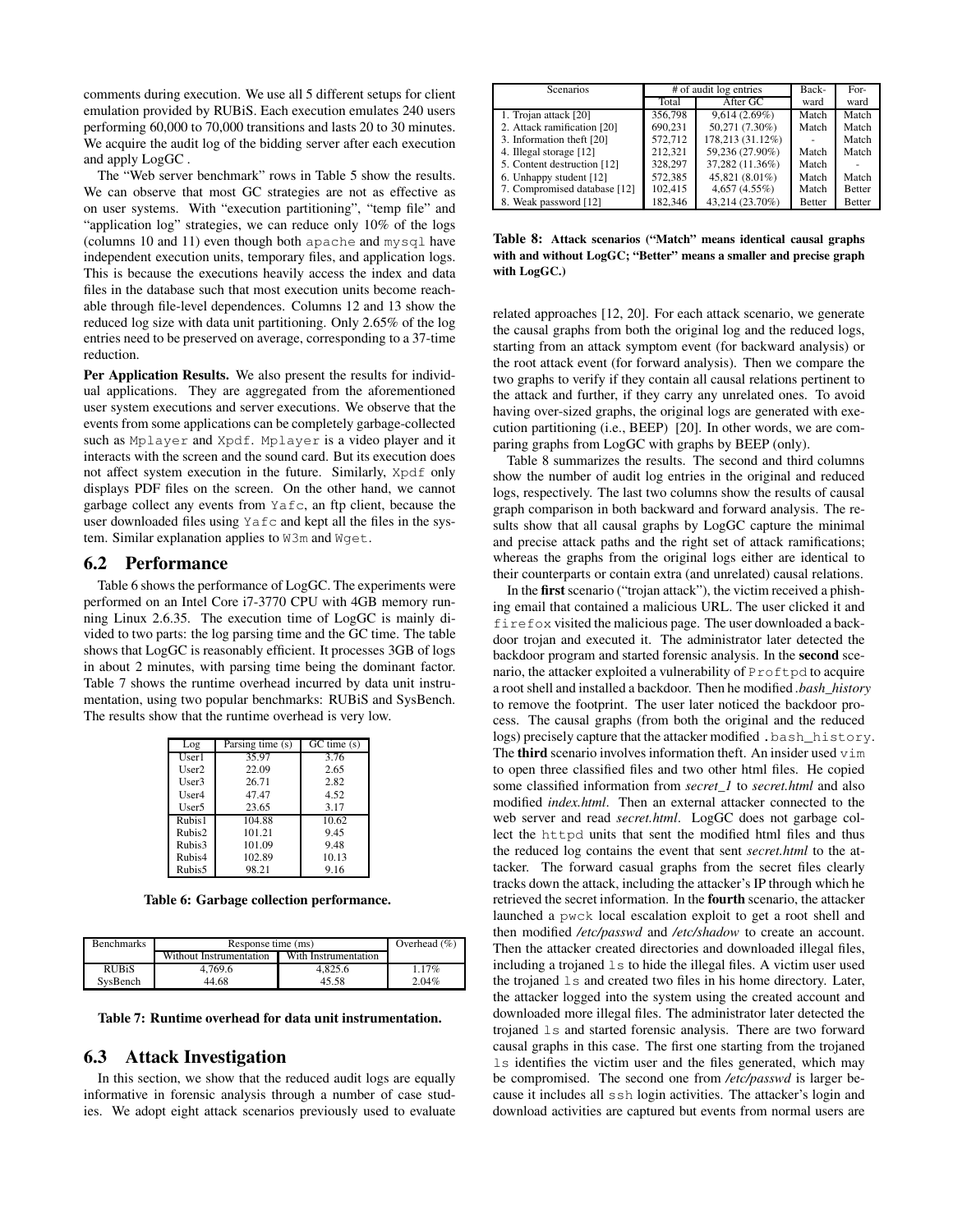

Figure 8: Causal graph comparison for attack scenario 7.

also included. In the fifth scenario ("content destruction"), the attacker exploited a sendmail vulnerability to get a root shell and he deleted files from other users' directories. The victim detected some of his files were missing and restored them from backup storage. In the sixth scenario, the attacker launched a remote attack on the ftp server and modified some file permissions to globally writable. Two other malicious users modified a victim's files and copied them into their own directories. The victim later detected that his files were globally writable.

In the next two scenarios, *mysql* played an important role on the attack paths. LogGC hence produces better causal graphs than those derived from the original logs. In the seventh scenario, the attacker launched a remote attack on the Samba daemon to get a root shell and created a backdoor. The attacker logged in later through the backdoor and issued SQL queries to remove some transaction from the local database. Later the user accessed the database and detected problems. We performed backward analysis from the backdoor. The causal graphs from both the reduced log and the original log are identical. However, data units prove to be very effective for forward analysis such that we can precisely pinpoint tuples affected by the attacker. In contrast, the graph from the original log indicates that the entire table may be affected by the attacker. In Fig. 8, we compare the forward causal graphs for this case with and without data unit support. The graph by LogGC (with data unit support) precisely detects the tuple modified by the attacker, whereas the graph without data unit support indicates that the entire *bid* table was affected and it also shows three other users who accessed table *bid* even though they did not access the modified tuple. The user from x.x.x.1 modified a tuple in table *item* after he read *bid* hence table item is considered affected. After that, another user from x.x.x.4 accessed table *item* and thus is also included in the graph. As a result, the graph by LogGC contains 5 nodes which precisely capture the attack ramifications, whereas the graph without data unit support has 16 nodes including 10 unrelated objects and users.

In the last scenario, the administrator used photo-gallery to upload digital pictures and created an account with a weak password for the user. Before the user changed the password, the attacker grabbed the password using dictionary attack. The attacker logged into the gallery program, uploaded some pictures, and viewed the user's album. The user later detected the attacker's pictures. The graphs by LogGC are precise in revealing the attack: The backward graph includes 47 nodes and the forward graph contains 61 nodes. Both are verified to carry the precise set of forensic information items related to this attack. In contrast, the backward graph from the original log contains 326 nodes and the forward graph has 517 nodes. Most of them are introduced by false database dependences.

# 7. RELATED WORK

Classic Garbage Collection. There is a large body of work on garbage collecting in-memory objects [4, 9, 10, 14]. The nature of our problem has some similarity to classic garbage collection. However we cannot simply use classic GC for provenance log reduction for the following reasons. First, we have to operate on audit logs with a flat structure instead of on memory reference graphs in classic GC. Second, classic GC only needs to identify object reachability in one direction; but we have to consider both forward and backward directions to cater for attack forensic needs. Third, classic GC can make use of very precise byte level reference information to determine reachability; whereas we only have the coarsegrain system level dependences in audit logs. As shown in our experiments, a basic reachability-based GC algorithm can hardly work on audit logs.

System-level Provenance. In recent years, significant progress has been made on tracking system-level dependences for attack forensics using audit logs [3, 8, 11, 13, 16, 17, 18, 20, 22, 23, 24]. These techniques use audit logs to identify root cause of an attack and perform forward tracking to reveal the attack's impacts. LogGC complements these techniques by garbage collecting audit logs to substantially reduce their size without affecting forensic analysis accuracy. In particular, while we leverage the execution partitioning technique in BEEP [20], LogGC and BEEP differ in that: (1) LogGC focuses on garbage-collecting audit logs whereas BEEP does not; (2) BEEP cannot handle dependences with database engines, which are critical to reducing server audit logs and generating precise causal graphs.

System-level replay techniques have been proposed to roll back a victim system after an attack [6, 12, 15]. They record systemwide execution events so that the whole system can be replayed from a checkpoint. LogGC may potentially complement these techniques by garbage-collecting unnecessary events from execution logs without affecting replay fidelity.

Database Provenance. There exists a line of research in providing fine-grain data lineage for database systems. Trio [2] and SubZero [25] introduce new features to manage fine-grain lineage along with data. They track provenance by transforming/reversing queries. As such, they need to know the queries before hand, without instrumenting the database engine.

Log Compression. Some existing techniques involve compressing provenance logs via a web graph compression technique [26] or detecting common sub-trees and then compressing them [7]. As log compression techniques, they are orthogonal to LogGC . We envision future integration of LogGC and these techniques.

#### 8. CONCLUSION

We present LogGC, a GC-enabled audit logging system towards practical computer attack forensics. Audit log garbage collection poses new challenges beyond traditional memory GC techniques. It should support both forward and backward forensic analysis whereas traditional memory GC only needs to support one direction of correlation. Moreover, the granularity of existing audit logging approach is insufficient, especially for long running programs and database servers. We propose a technique that partitions a database file into data units so that dependences can be captured at tuple level. Together with our earlier solution of partitioning a process into execution units, LogGC greatly reduces false dependences that prevent effective GC. LogGC entails instrumenting user programs only at a few locations, incurring low overhead  $(< 2.04\%)$ . Without any compression, LogGC can reduce audit log size by a factor